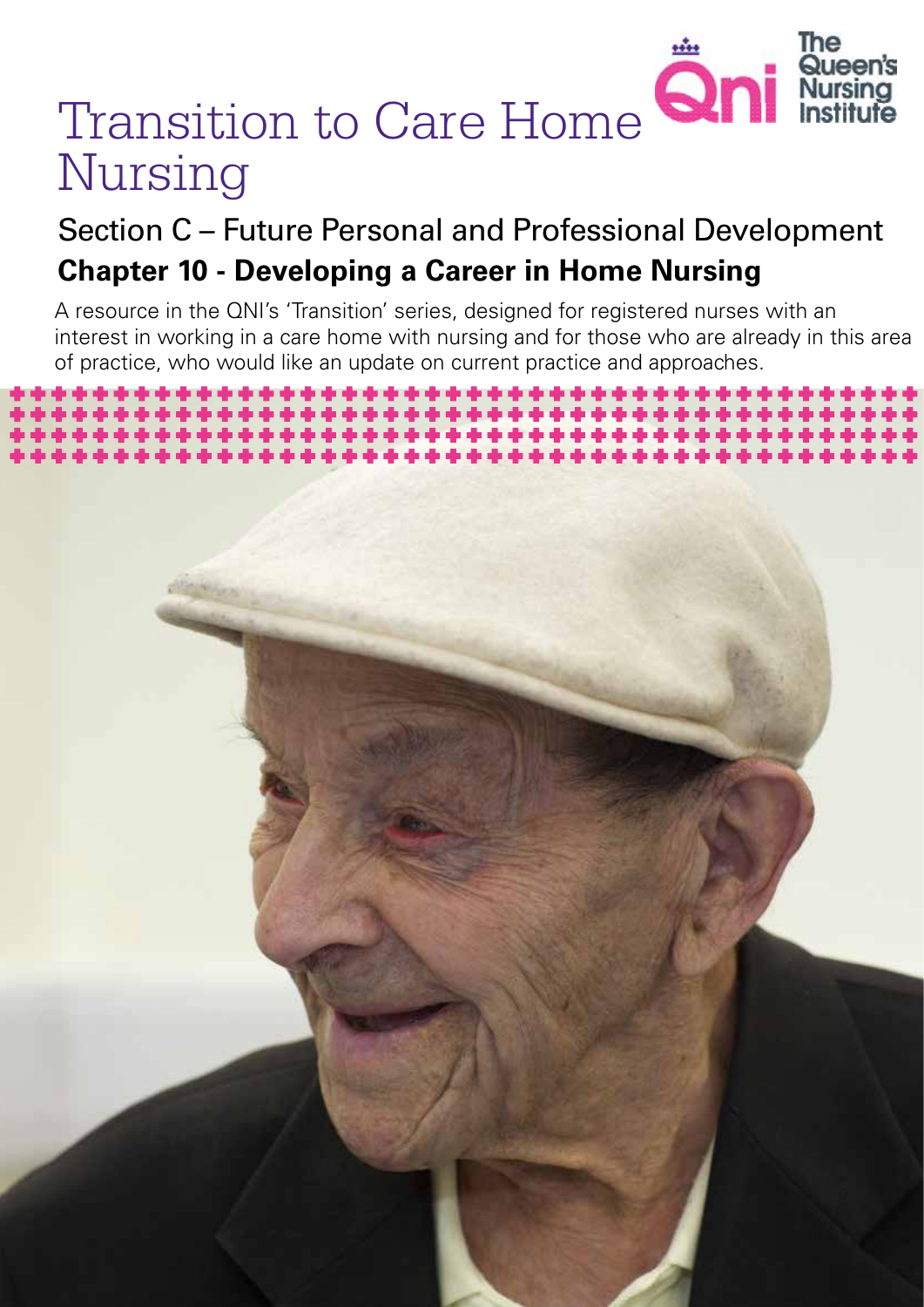## Section C - Future Personal and Professional Development

**Chapter 10**- Developing a Career in Home Nursing

Completing this chapter will enable you to:

- consider the importance of continuous professional development to your career
- be aware of the career opportunities in care home nursing
- assess your own competence
- create your own personal development plan

## Introduction

It is very important to think about your skills, passions and knowledge and consider how you want to apply these as a nurse throughout your career. This can guide you towards the learning opportunities, roles and where you can make a real difference for people in need. This chapter considers the importance of professional development and the various options available. It also acknowledges that care home nursing requires a highly trained and specialised nurse that can adapt to the complexity of care needs in this unique setting. Finally, it looks at developing a career plan and applying for the roles where you can use your professional skills to make a real difference.

CPD opportunities for care home nurses must be considered as essential, it is acknowledged that there are many reasons why access to additional training and education can be difficult:

- There is not a clear enough career pathway for nurses in care homes although there are some plans in place to address this by national bodies such as RCN and NHS England
- Career Framework / Pathway plans by RCN pending
- Lack of understanding by commissioners of the education and training needs of care home nurses
- Lack of understanding regarding assessment and assessment processes in the care home setting
- Lack of funding for courses
- Lack of access to NHS courses for care home nurses

There is a growing argument for the development of a post-registration specialist qualification for care of older people (which includes care home nursing) should be considered by the appropriate authorities to ensure that the nursing care home workforce is 'fit for purpose' and to meet the increasingly complex care needs of residents.

## Why continuous professional development?

The overall aim of continuous professional development (CPD) is to give you the opportunity to update your knowledge and skills. It is also an NMC requirement that at least 35 hours of learning activity relevant to your practice is carried out over a three-year period.

All qualified nurses must keep a portfolio, which is updated on a regular basis, and at least every time a new learning activity has taken place. This learning activity can range from a face-to-face update or study day, an online educational activity, or attending a conference or study day that is particularly relevant to your area of practice.

It is important to reflect upon your portfolio of learning courses and resources, to think about your learning at a deeper level. It is recommended that a reflective account be written following each study day or learning event that you attend. Remember you will be required to include five reflections on practice that you have discussed with a NMC registrant as a requirement of revalidation.

You can develop your professional skills and knowledge and continue your further education in many ways. If you want to work in more specialist areas, attending study days, conferences and learning events can help you to meet like-minded people and motivate you to continue pursuing your goals. These events will give you the opportunity to network and make links with healthcare professionals and others that care for people in care homes. You will have opportunities to learn about best practice, policy and legislative changes and gain peer support and further resource materials. There may be study events that cover areas such as long term conditions including frailty, dementia, medicines management, tissue viability, nutrition, mental capacity and safeguarding.

Spending time volunteering or on placement in a care home with nursing will help you to gain some understanding of the complexities of caring for older people and is recommended, as they can offer more practical hands-on experience and personal insight than a study day.

### Teaching Care Homes Project

During 2016-17 the Department of Health, Care Sector Nursing Taskforce funded pilot programme of work to establishing 'Teaching Care Homes', led by Care England (the leading representative body for independent care services in England) in partnership with the Foundation of Nursing Studies. To read the reports from the pilot programme visit: http://www.careengland.org.uk/ teaching-care-home-pilot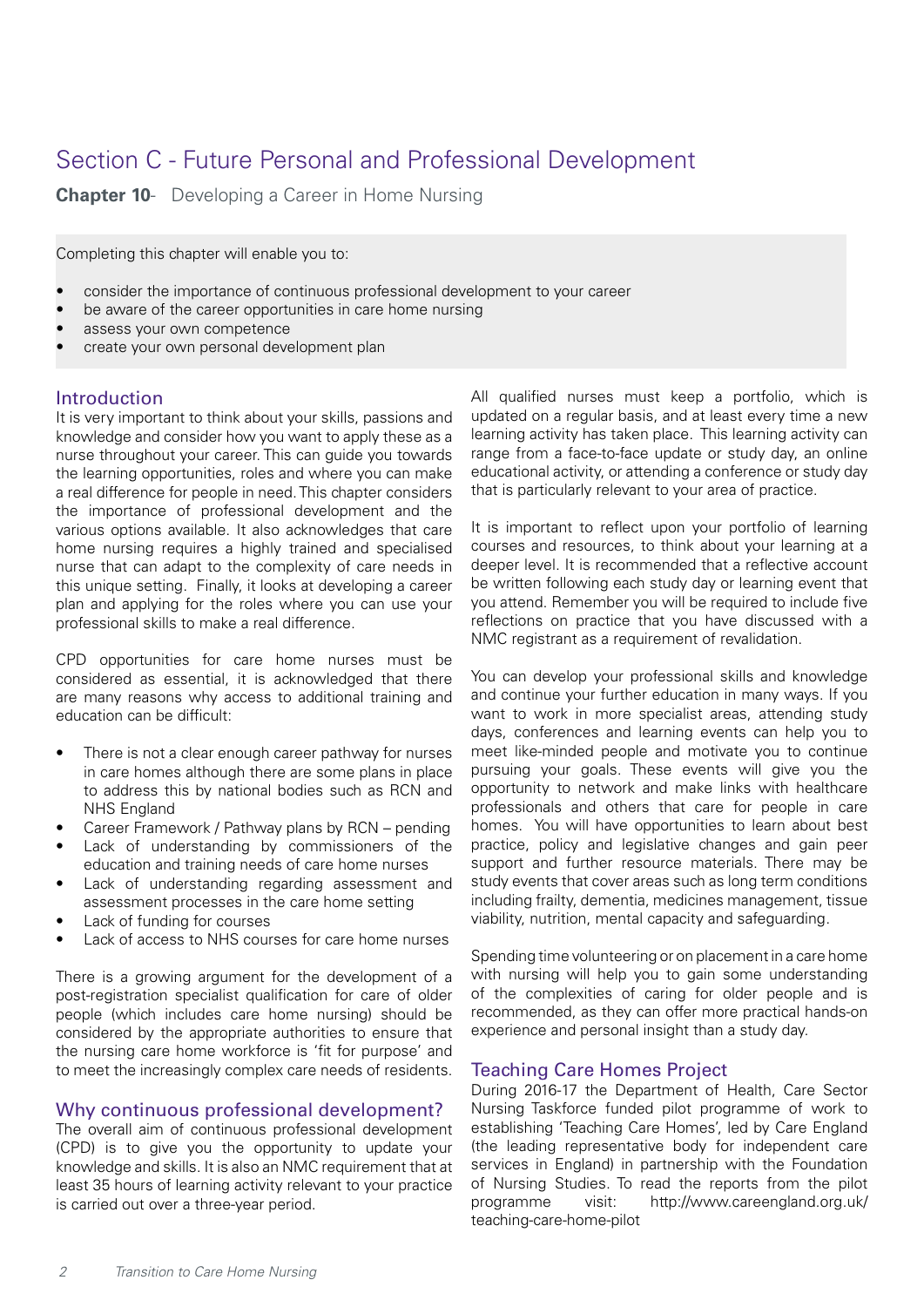Building on the success of the Pilot Programme, Care England, in partnership with the Foundation of Nursing Studies (FoNS) and the Burdett Trust for Nursing are now working to establish a community of Teaching Care Homes that demonstrate an ongoing commitment to person-centred care and ways of working, which will be experienced by all who live, die, visit and work in the home. They are centres for learning, practice development and research, actively engaging with staff, students, residents and the community. They have strong working relationships with academic and education providers and are a resource for other care homes. For further information, visit: https://www.fons. org/programmes/care-sector

## Leadership skills

A nurse working in a care home will need to be a strong leader and advocate for high quality patient care for those most vulnerable in our communities. This makes them well suited to formal leadership roles in the future. Though not care home nursing, the NHS leadership academy offers a variety of online and face to face educational programmes that may be suitable. You need the leadership skills of compassion, political awareness and networking to advocate effectively for your residents.

It may be useful to make contact with your local Heath Education England office for further information in respect of local courses and funding opportunities for any university base modules. This can be whether you are working for an NHS trust, in primary care or a third sector organisation.

## Supporting others

Part of your professional role as a nurse is to share your skills and knowledge to support your colleagues in their development. You may offer opportunities for student nurses to have placements to gain insight and understanding of the role and setting. A placement in a care home should be an essential component of clinical practice experience for all undergraduate pre-registration student nurses.

## Working within your own Scope of Practice

In all nursing, it is essential for you to know what your level of knowledge is, to ensure you are working within your competence at all times. This ensures that you are protected and that the care you provide is safe and effective.



## **Activity**

Look at the diagram below and read the description below - where would you place yourself on the ladder of competence?



- Unconscious Incompetence You don't know that you don't know
- Conscious Incompetence You know that you don't know
- Conscious Competence You know that you know
- Unconscious Competence You don't know that you know, it just
- 

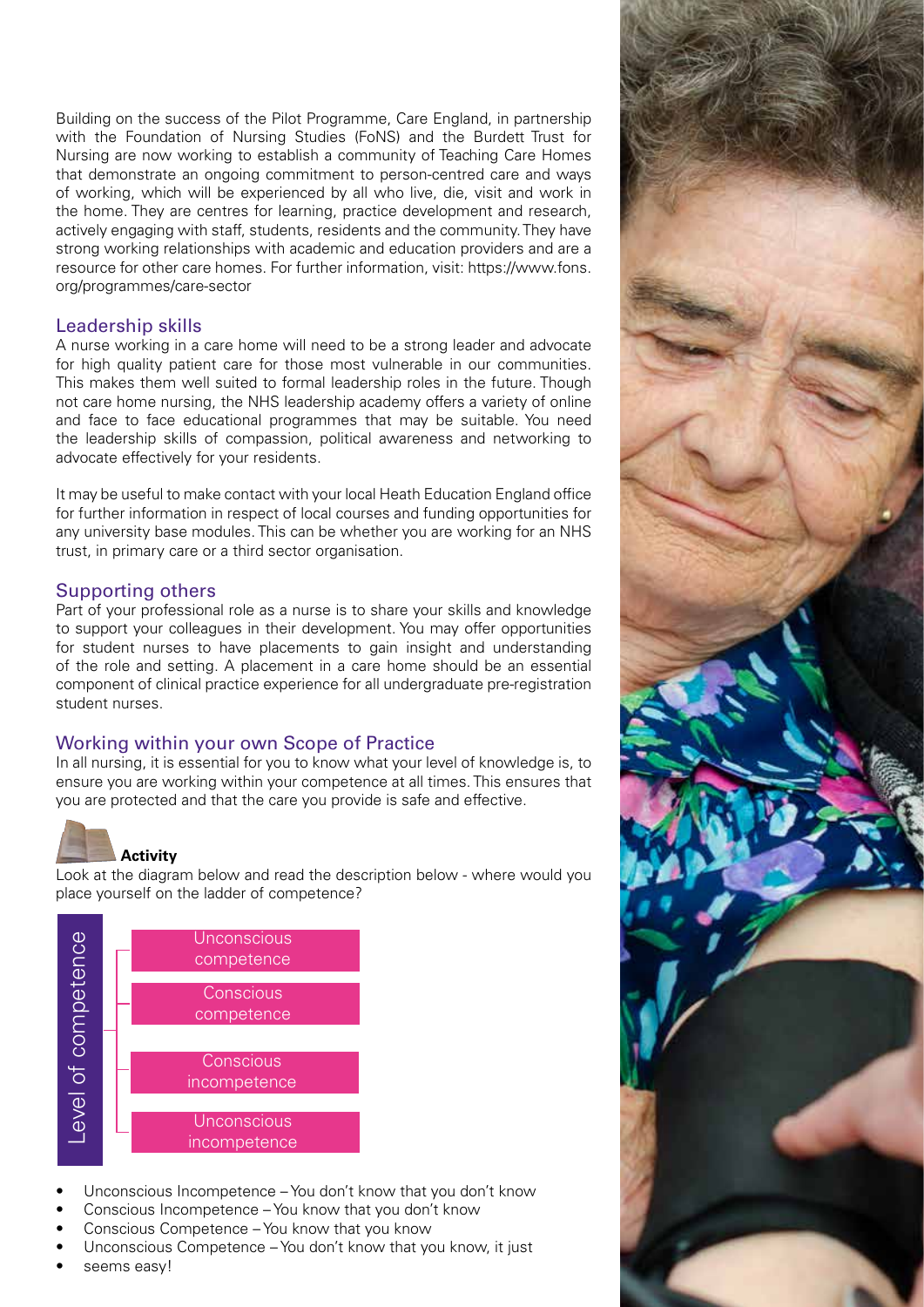## II The overall aim of continuous professional development is to give you the opportunity to update your knowledge and skills. opportunity to update your knowledge and skills.

Using this ladder as a tool will assist you in identifying where more learning needs to take place, but it also helps you reflect on your areas of competence.

### **Figure 10.2 – Benner's Model – Ranking your competence**



Benner's model describes how nurses pass through five levels of proficiency, as they develop a new skill: novice, advanced beginner, competent, proficient, and expert. This model may help you and your mentor to identify those areas of skill and knowledge requiring further development.



Having identified where you are on the ladder for a particular skill, what action are you going to take to improve your position on the ladder?

## Creating your own Personal Development Plan

Creating a personal development plan will help you to reflect on your career, and focus on the actions needed to reach your goals. There are five key stages involved when creating a personal development plan:

- 1. Identify your current needs what is required of your current role?
- 2. Analyse yourself Carry out a SWOT analysis look at the strengths, weaknesses, opportunities and threats that have assisted/prevented you working effectively in your current role and also when considering future roles
- 3. Develop a plan Create a SMART action plan to assist you to move forward in the direction of your chosen career
- 4. Consider alternatives Have you considered any other roles you might be interested in?
- 5. Take action What steps / actions do you need to take to follow your chosen career pathway?

This personal development plan will pave the way for you when you attend interviews, and will assist you when writing your CV.

Also, acknowledge that you may be at different levels of competence depending on what skill or subject matter is being addressed.

You may find the exercise uncomfortable because it displays areas where you possibly thought you were more competent than you actually are. This is not a problem as long as you are aware of this and demonstrate an emotional intelligence that is resilient and will assist you to develop / strengthen in these areas.

Emotional intelligence is the ability to perceive emotions, in yourself, and in others. Having recognised this it then enables you to identify strategies that will help you to reflectively regulate emotions to promote emotional and intellectual growth.

Mind Tools introduces you to a number of leadership and management strategies in areas such as creativity, decision-making, strategy and communication. These tools may help you if you want to take your management skills further. It is important to remember that every nurse is a leader and will have some leadership role to play in the contribution towards excellent patient care.

|  |  |  | Figure 10.3 - An example Personal Development Plan |  |  |  |  |
|--|--|--|----------------------------------------------------|--|--|--|--|
|--|--|--|----------------------------------------------------|--|--|--|--|

| Plan goals                                                                                                 |  |
|------------------------------------------------------------------------------------------------------------|--|
| Specific objective<br>Outcome you are<br>looking for<br>Timescale (Be realistic;<br>need to do in stages?) |  |
| <b>Key Actions (Things</b><br>you need to do to<br>achieve my objectives)                                  |  |
| <b>Support Required (The</b><br>help you will need<br>along the way)                                       |  |
| What progress have<br>you made and which<br>goals have you<br>achieved?                                    |  |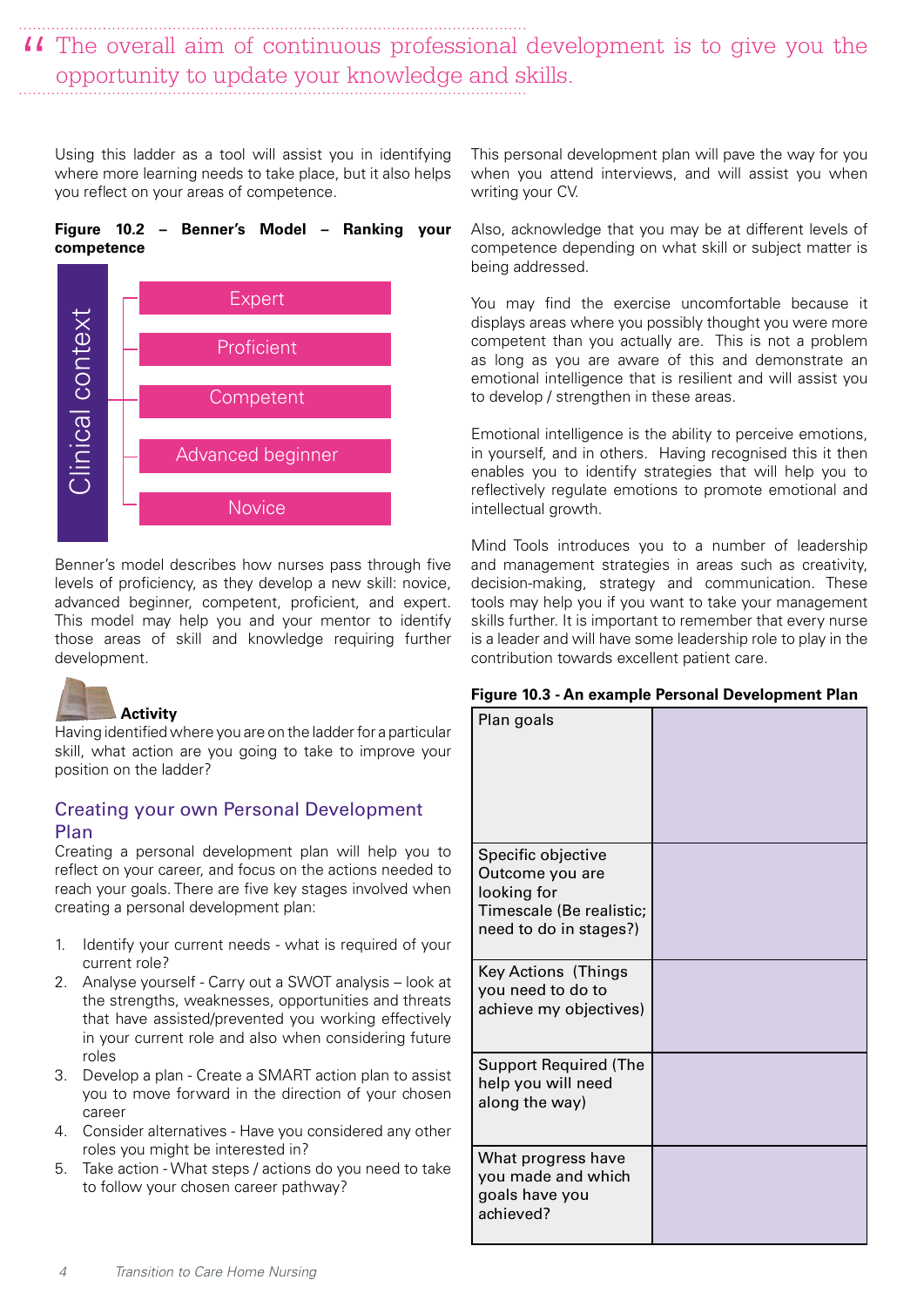## Exploring your Career Options

The health careers website will highlight the various nursing opportunities that are available. Whether it be working as a member of a primary care team, working as part of a social enterprise or working with a specialist team of health workers, you will know what your options are, even if you have been in practice a while.

Laura's story a true account of a career pathway of a nurse working in a care home

#### **Case scenario - Laura's Story**

In Laura's second year of pre-registration nurse training, she had a placement in a care home with nursing. She was allocated an experienced mentor who was enthusiastic about the 'fundamentals of nursing care'. Laura observed holistic resident assessment skills and was given many opportunities to practice and participate in the delivery of quality resident care. She began to understand the importance of person centred approaches to care and enjoyed having the time to build a relationship with residents.

This experience remained with Laura throughout the rest of her nurse training! Upon qualifying, Laura chose to take up a post in the same care home and she was given a comprehensive and structured preceptorship programme for the first six months. She had a 'buddy' who supported her through her first year and had clear criteria and outcomes to work towards whilst settling into her new role. This regular support and supervision was invaluable and made Laura feel like she had someone to turn to whenever she was presented with a challenging situation.

Throughout the next two years, Laura was given access to further education and training to support her in her role and attended a national conference on Dementia Care.

A post came up for a senior staff nurse and Laura applied and was successful and got this promotion. The new role assisted Laura to develop her skills in staff management and leadership, which she embraced the opportunity to have more input and say into how the home was run and how residents received care. Laura really felt like she was able to make a difference to the way in which residents were cared for. Laura applied and got funding to start a postgraduate certificate in Advanced Professional Practice. The course was very practice based and Laura found it really helped her to link some of the theoretical aspects of nursing the complexities and diversity of care home nursing.

Laura began to acknowledge more the career pathway that she was now on and the different opportunities of working in the private sector.

Her plans are to become a care home registered manager, regional manager and head of nursing for her organisation in the future!



#### **Discussion Point**

- How can care homes enhance the practice placement experience for students in order to promote this setting as a genuine career option?
- Consider the importance of preceptorship programmes for newly qualified staff
- How can care homes develop career pathways that are attractive to newly qualified staff?
- How can care homes support the existing experienced nurses to remain in this sector?

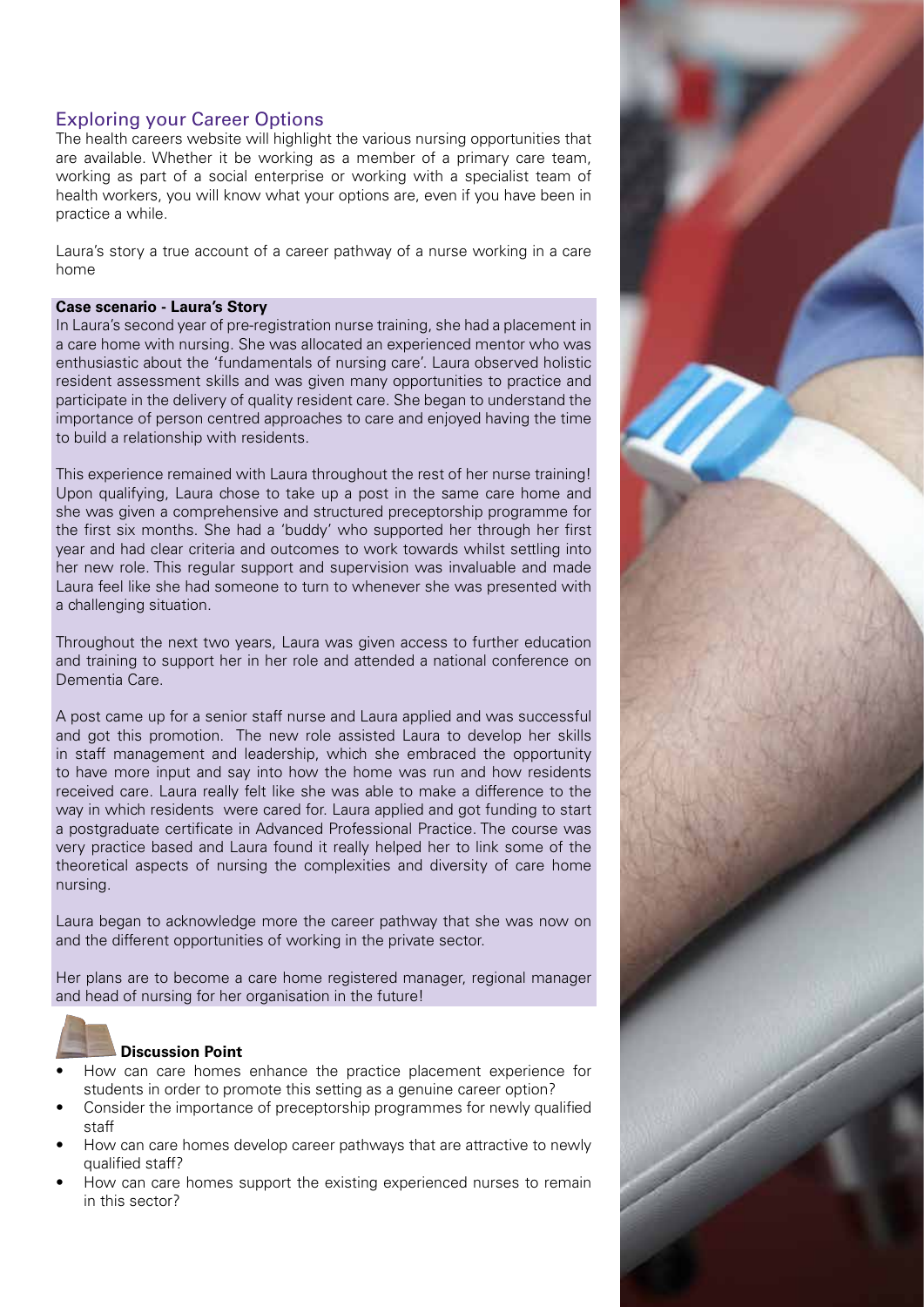Applying for jobs can be dauting at times but good research, persistence, " knowing and demonstrating your skills to the best can help you succeed.

### Applying for Jobs

Applying for jobs can seem daunting at times but good research, persistence, knowing and demonstrating your skills to the best can help you succeed. The following are some tips to help you through the job application process. They may be particularly useful, if you are at the early stages of your career.

- 1. Find out background information about organisations you are interested in working for (NHS, commissioning organisations, local authorities, private sector companies, social enterprises or charities) by visiting their website.
- 2. Find out what their vision and strategy for the future is.
- 3. What skill set are they looking for do you have the skills they are looking for? To get an idea, look through the job description, and the essential skills and desirable skills required of the position that you are applying for.
- 4. Ensure that the CV meets the criteria in the job description.
- 5. Be as succinct as possible when you answer questions on the application form.
- 6. If invited for an interview, have a practice interview with someone with an understanding of the role you are applying for.
- 7. Stay up to date with government policies that may impact on your practice.
- 8. Be enthusiastic and remember to let the interview panel know what specific skills you will be bringing to the role.
- 9. If you are asked to present at interview, you may wish to prepare a PowerPoint presentation. Keep the number of slides to a minimum (not more than 10 slides) and only write headers or bullet points.
- 10. Remember to speak clearly and confidently at interview and when presenting.
- 11. Remember that sometimes an appropriate illustration may be more suitable to include than simply words. Your portfolio is your opportunity to showcase your personal development and learning to date in your career; make sure it is available for the interview. The information in your portfolio may be the information that helps recruiters make a decision as to which candidate they should choose.

12. If unsuccessful take the feedback to improve for the next time and try to keep it in perspective. There are lots of great opportunities for your skills and passions.

## **Activity**

Now that you have completed this on line resource what do you plan to do to develop your career?

### Summary

In this chapter, you have learned about the importance of recognising your own competence in the role you are currently working in, and being honest about what weaknesses or gaps in knowledge you still

need to address. Improvement can only happen if you are self-aware and prepared to act to develop your strengths and weaknesses.

### Further Resources

- NMC 2015 The Code and revalidation www.nmc.org. uk
- RCN Principles of Practice https://www.rcn.org. uk/professional-development/principles-of-nursingpractice
- Skills for Care website 'Nursing in social care' http:// www.skillsforcare.org.uk/NMDS-SC-intelligence/ NMDS-SC/Workforce-data-and-publications/Nursesin-social-care.aspx
- Spilsbury et al 2015 Supporting nursing in care homes http://www.rcnfoundation.org. uk/?a=620718&now=1429088648
- https://www.rcn.org.uk/news-and-events/news/apositive-choice-rcn-publishes-older-peoples-nursingstories
- Chambers A, Jack K and Tetley J (2016) The Education and Development of Nursing Staff in Care Homes Manchester Metropolitan University